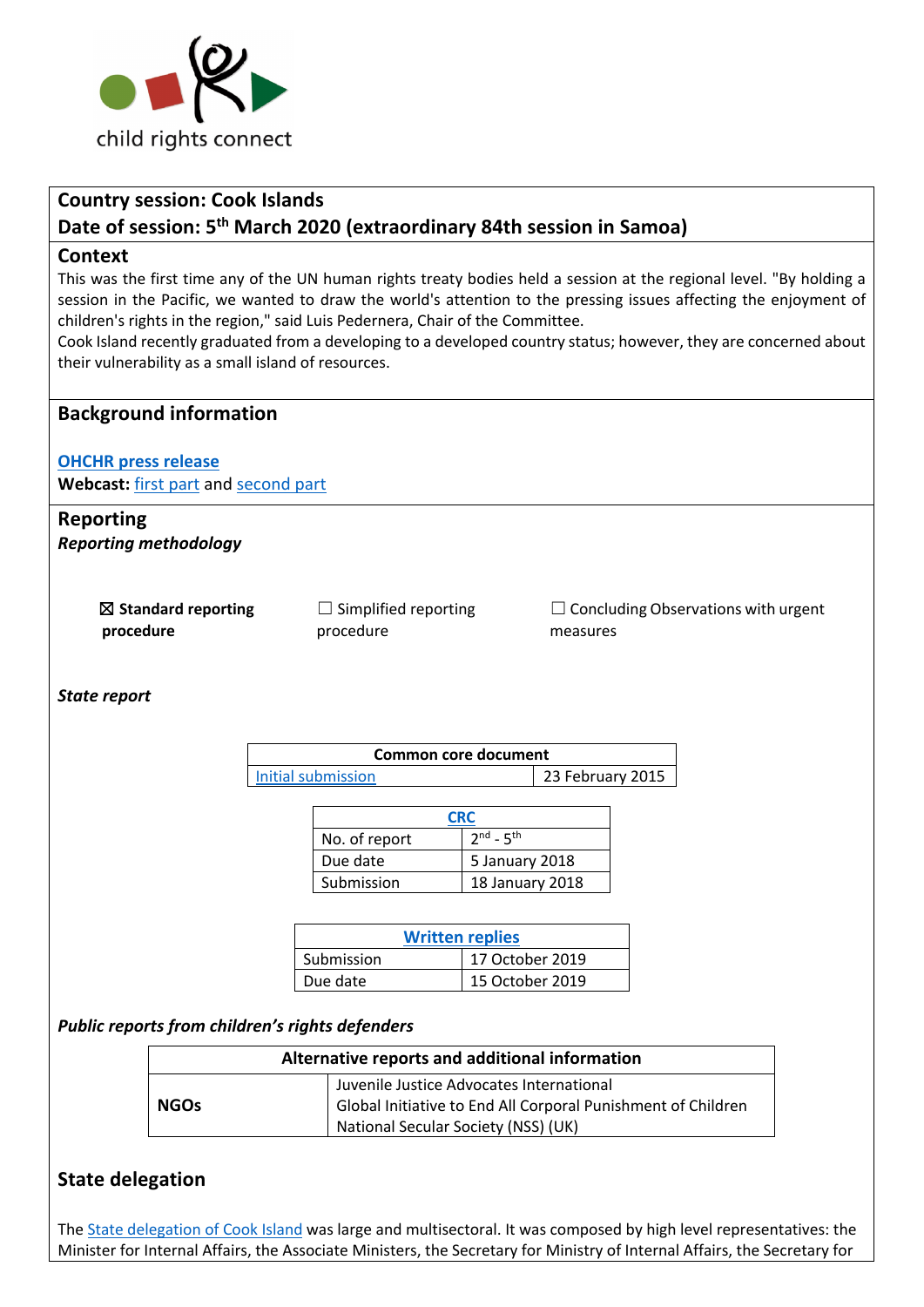

Ministry of Education, the Secretary for the Ministry of Health, the Manager Social Policy of the Ministry of Internal Affairs and the Child & Family Services Senior Adviser of the Ministry of Internal Affairs.

# **Committee's Task Force members**

| Name & Last Name       | Country         |
|------------------------|-----------------|
| Ms. Ann Marie Skelton  | South Africa    |
| Ms. Velina Todorova    | <b>Bulgaria</b> |
| Mr. Bragi Gudbrandsson | Iceland         |
| Mr. Gehad Madi         | Egypt           |

# **Dialogue description**

## i. Character of the dialogue

The dialogue with the delegation of Cook Island was cooperative and dynamic. The delegation responded to most of the question raised by the Committee in a focused and constructive dialogue.

## ii. General assessment made by the Committee

The Committee commended the great progress made by Cook Island in terms of legislation and policy and in institutional measures taken to ensure that the State is fully aligned with the Convention. The Committee was impressed by the fact that Cook Island has made progress to fulfil several Sustainable Development Goals, especially in the areas of health and education. However, they expressed concern about the State's reservations to articles 2 and 10 of the Convention and suggested the withdrawal of those reservations. The Committee recommended that State legislation affecting children's rights be reviewed to ensure that it complies with the Convention. The CRC encouraged Cook Islands to consider the ratification of the OPSC and the OPIC.

## iii. Main issues discussed:

- **Respect for the views of the child:** The Committee asked whether the voice of children is taken into account in administrative and judicial proceedings, and if so, how it is taken into account. While the Committee appreciated the high level of participation of children in school, they wanted to know whether children are also involved in other decision-making processes. The delegation replied that the juvenile courts had changed in Cook Island, children were allowed to be accompanied by guardians and family members in the court rooms, had screen protection and could intervene by teleconference, and could attend the session in English or Maori. They can also respond to national issues in parliament and they have a children's forum in which children participate. Regarding the inclusion of children in the decision-making process, each school community has a school committee, with representatives who participate in policy review, the direction of learning programs, and the operation of schools.
- **Sexual abuse:** The Committee asked whether the State collects data on child abuse. It recommended that a reporting system be established to enable children to safely report abuse. They also stressed the importance of investigating child abuse and prosecute the perpetrator with child-friendly procedures as well as ending the stigmatization of victims. The delegation noted that they only had 12 cases in the last 3 years. The State has special measures and services for victims where children are included. They have special procedures to protect children especially in judicial proceedings.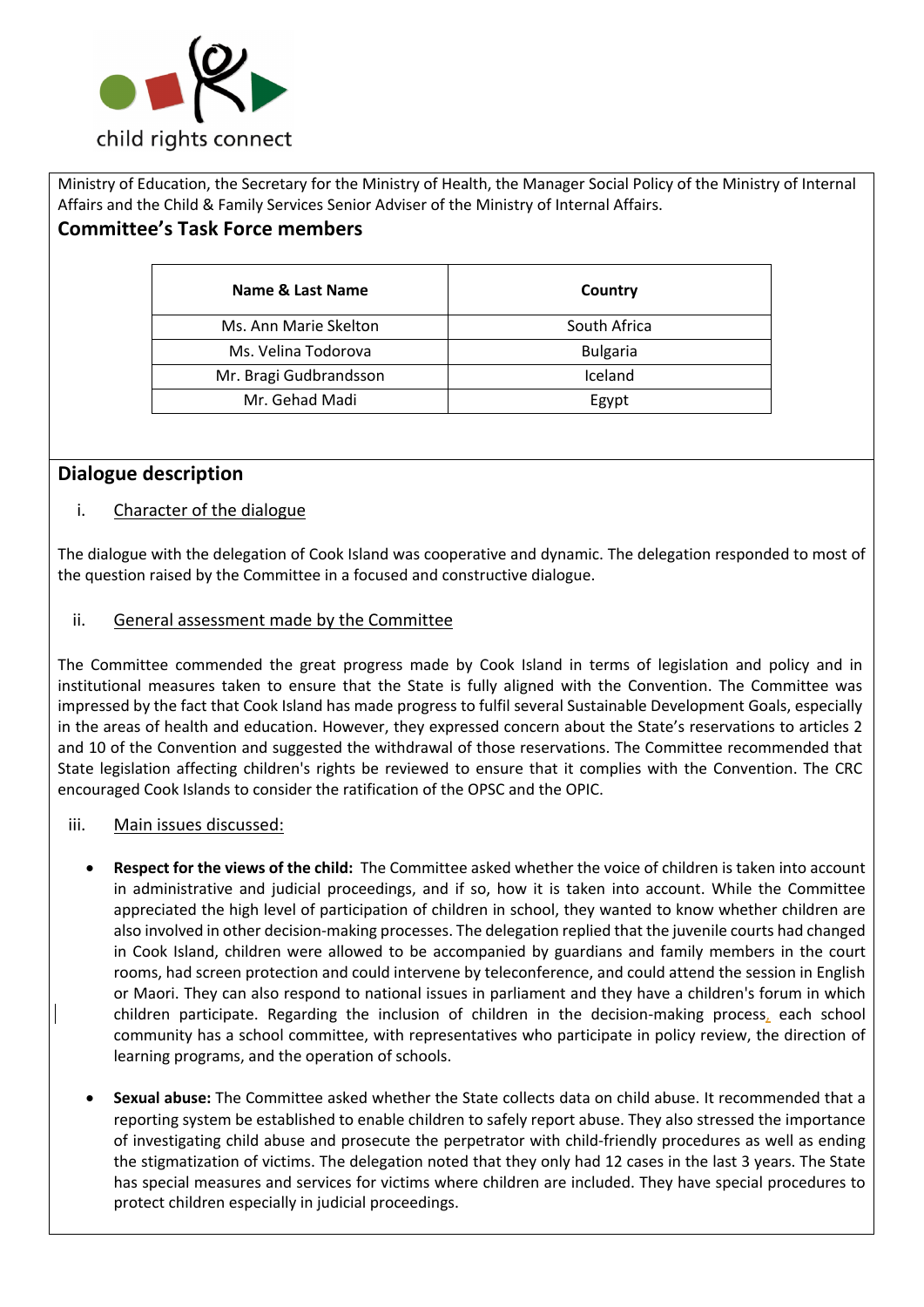

- **Children with disabilities:** The Committee asked about the impact of the Cook Islands' policies on children with disabilities. It also asked whether awareness programmes on children with disabilities are carried out and whether they are supported by the community. Finally, it asked whether there was any stigmatization of these children and what kind of services were offered to families to care for children with disabilities. The delegation responded that, in terms of disability policies and services available, they have an inclusive education programme, with special visits for children and measures to improve accessibility. They have some services provided through NGOs supported by the ministries, such as a social centre and a rehabilitation centre. The State assured that it always provides a caregiver to support children with disabilities. The Ministry provides funding to NGOs that have social workers and work with children to assist them in their social development. With regard to stigmatization, they have longstanding integration programmes that combat stigmatization.
- **Mental health:** The Committee was concerned about the number of youth suicides on the island and the few professionals available. They asked what measures were being taken to address this problem. The delegation acknowledged that cases of children with trauma, mental disorders and abuse had been identified. Strategic mental health plans have recently been updated on the island of Cook, with mental health professionals, psychologists and psychiatrists. They are also trying to identify other possible mental illnesses in children and adolescents with this new programme. If there are people with problems on the outer islands, they are taken to the capital or to New Zealand depending on the severity.
- **Education:** The Committee was concerned about the school dropout high rate from the age of twelve and wanted to know why it occurs. They also asked how the State measures the quality of education in schools and what programmes they have in sex education as well as for the integration of children with disabilities. The State delegation responded that schooling is compulsory up to the age of 16, but to encourage students they have raised the age of eligibility for scholarships from 12 to 16 and have also established a number of programs to support the continuation of students in high school. They set an alternative education model reconciling engagement with the communities and learning programme for students with learning difficulties. Sex and reproductive education is included in the school curriculum, with adaptation according to the age and maturity of the students. They also have programs to include teenage mothers and fathers in the school. Cook Island review approximately every year their schools always considering children voices. As per children with disabilities, all schools in Cook Island are inclusive, they have support teachers, as well as special resources to improve accessibility both at school and at home.
- **Climate change:** The Committee was concerned about whether the State was giving enough attention to children in terms of climate change. They also asked whether they were considering action on migration in the context of climate change. The delegation noted that they are prepared for natural disasters and have special shelters throughout the island. As for receiving climate migrants, Cook Island is very small and could not accommodate many people, a problem they acknowledged they have to address.

## **Recommendations of the Committee**

In its Concluding Observations, the Committee drew the State party's attention to the recommendations concerning the following areas:

• **Respect for the views of the child:** The Committee recommends the State party to strengthen systematic training to professionals working with and for children, especially in administrative and judicial proceedings, and to develop operational procedures or protocols for such professionals to ensure that due weight is given to the views of children, as well as to conduct programmes and awareness-raising activities to combat negative societal attitudes, which hinder children's right to be heard, and promote the meaningful and empowered participation of all children within the family and the community.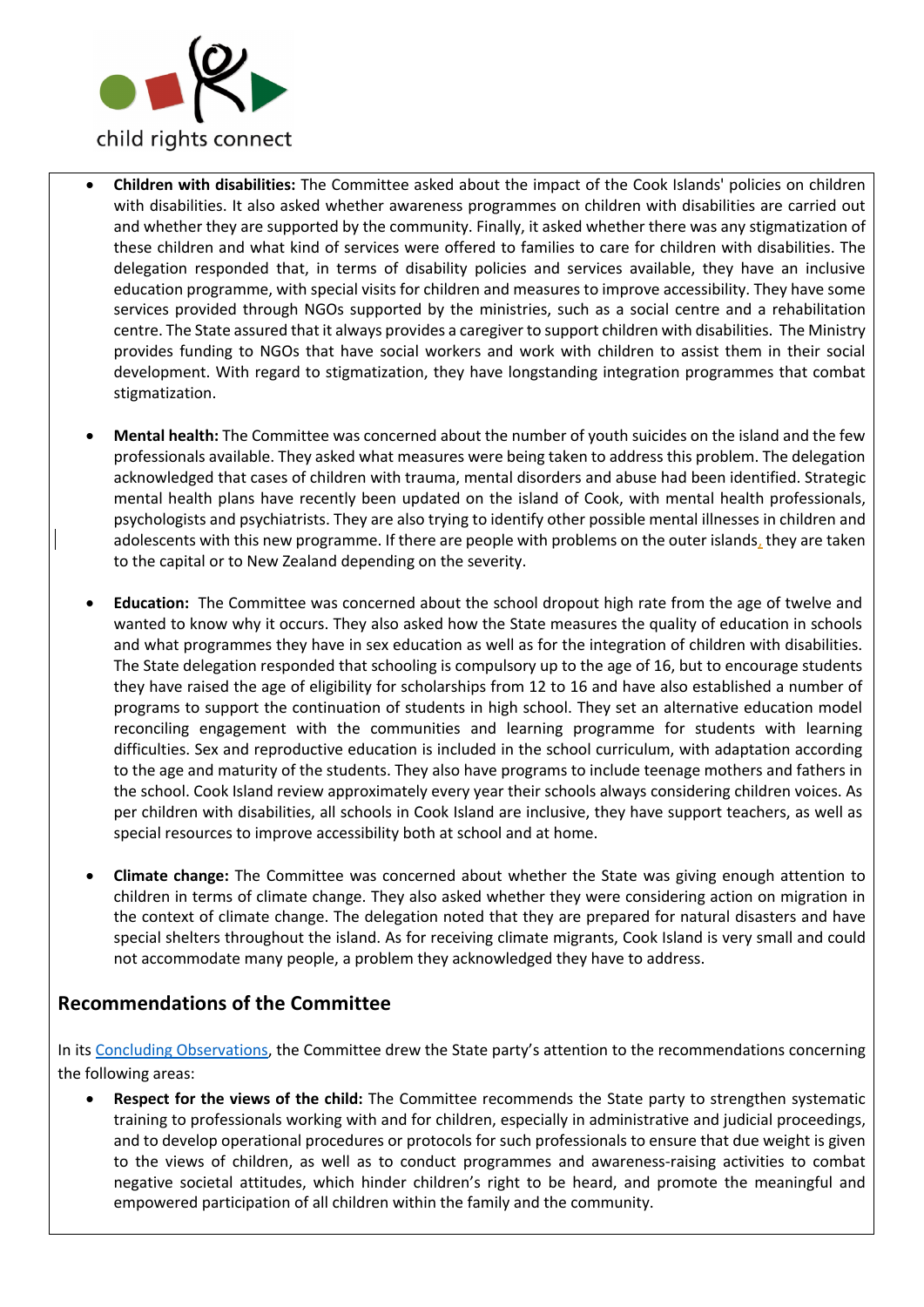

- **Corporal punishment:** The Committee urges the State party to repeal laws that permit the corporal punishment of children and enact legislation to explicitly prohibit such punishment in all setting, and to intensify efforts to promote positive, non-violent and participatory forms of child-rearing and discipline, including by strengthening awareness-raising programmes and campaigns targeting children, parents, teachers and traditional, religious and community leaders.
- **Sexual exploitation and abuse:** The Committee recommends the State party: to ensure that the law provides all children, boys and girls, under 18 years of age, with protection from all forms of sexual exploitation and abuse; to clearly set the age for sexual consent and ensure that adolescents engaging in sexual acts with each other are not criminalized; to penalize child sexual abuse material online, commercial sexual exploitation of children and online solicitation of children; to conduct a comprehensive study on the scope and root causes of the vulnerability of children to sexual exploitation and abuse, including in the family and religious institutions, and apply the findings in the development of a national action plan to prevent and combat the phenomenon; to ensure the mandatory reporting of suspicion of sexual abuse and exploitation, child-friendly and multi-sectoral investigation and prosecution and that adult perpetrators are duly prosecuted and punished with sanctions commensurate with the gravity of their crimes; and to combat the stigmatization of children who are victims of sexual exploitation and abuse and establish accessible, confidential, child-friendly and specialized support for children who are victims of sexual exploitation and abuse, including psychological counselling and rehabilitation and social integration assistance.
- **Impact of climate change on the rights of the child:** The Committee recommends the State party: to ensure that the special vulnerabilities and needs of children, as well as their views, are taken into account in developing policies and programmes addressing the issues of climate change and disaster risk management; to collect disaggregated data identifying the types and levels of risk faced by children to the occurrence of a variety of disasters in order to formulate international, regional and national policies, frameworks and agreements accordingly; to strengthen measures to increase awareness and preparedness among children for climate change and natural disasters, including by integrating environment and climate change issues into the national curriculum and to seek bilateral, multilateral, regional and international cooperation in implementing the present recommendations.
- **Children with disabilities:** The Committee recommends the State party to prioritize infrastructure adaptation to improve access to public buildings and spaces, including schools; to continue to provide individualized support to children with disabilities to ensure their full participation in inclusive education in mainstream schools, including by training and appointing a sufficient number of suitable teacher's aides; to continue to provide support and services in the community to enable families to care for children with disabilities and to undertake awareness-raising campaigns aimed at government officials, the public, traditional, religious and community leaders and families to promote a positive image of children with disabilities, with a view to ensuring their full inclusion in society.

Some of the most important recommendations made by the committee have been developed above, but the Committee also drew the State party's attention to the recommendations concerning the following areas:

- **General measures of implementation:** Reservation and declaration; Legislation; Comprehensive policy and strategy; Coordination; Allocation of resources; Data collection; Independent monitoring; Dissemination, awareness-raising and training.
- **Definition of the child.**
- **General principles:** Non-discrimination; Best interest of the child.
- **Civil rights and freedoms:** Right to privacy.
- **Violence against children:** Abuse and neglect.